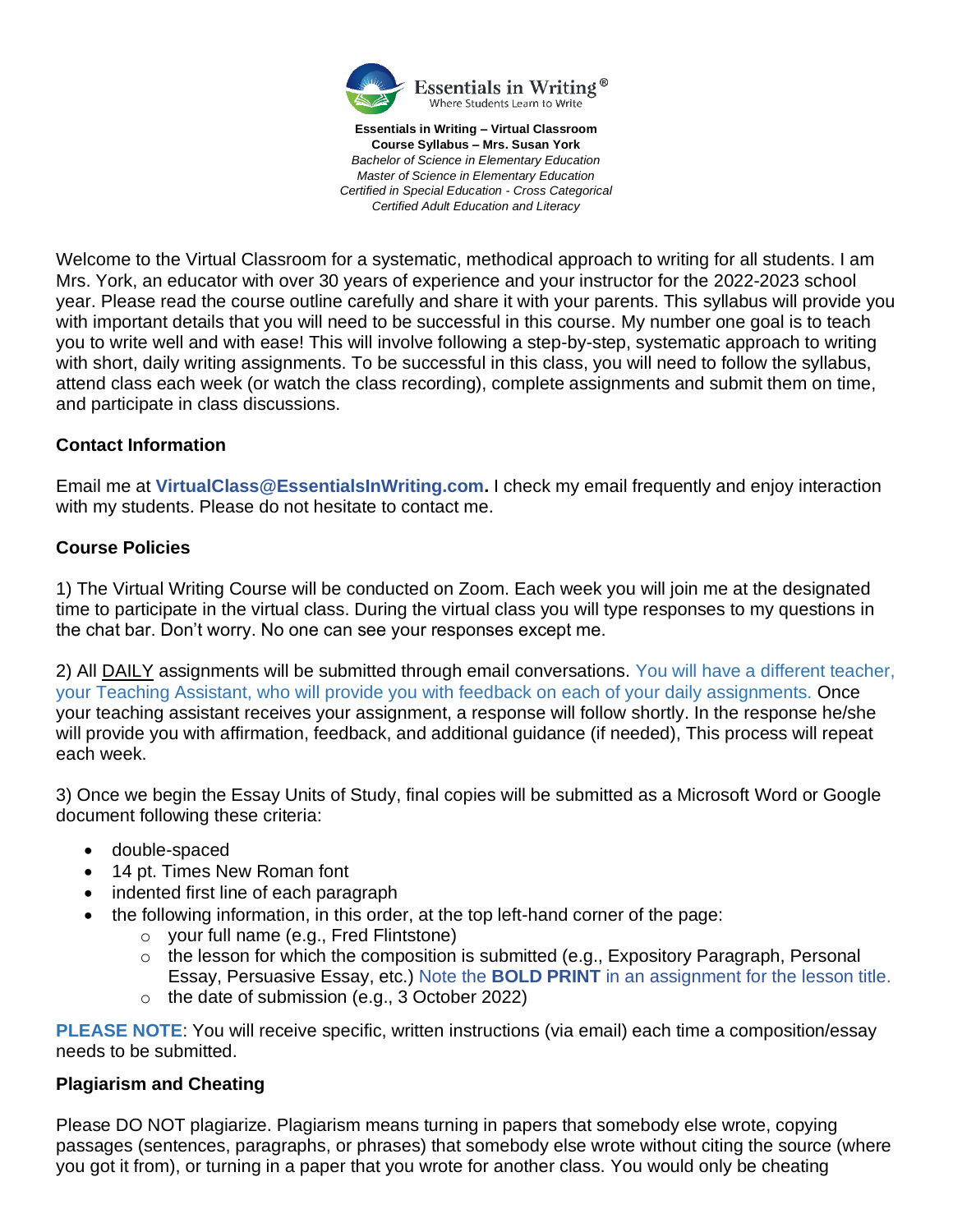yourself by plagiarizing. You will grow as a writer by submitting your own work -even if it includes errors – so that your teachers can provide you with meaningful feedback. Our goal is growth, not perfection!

# **Course Description**

The Virtual Class for Struggling Writers focuses on teaching students to follow the writing process to produce interesting, organized, well-written paragraphs and essays of the descriptive, expository, and persuasive genre.

# **Course Outline\***

**First day of class: September 7, 2022 Last day of class: May 12, 2023**

# **SENTENCE STRUCTURE AND WORD CHOICE**

- Week 1 Welcome and **Writing** Sample Requested
- Week 2 Independent and Dependent Clause **(IC DC)**
- Week 3 **Compound Sentences** (Review IC DC)
- Week 4 **Sentence Errors** (comma splice and run-on) in Compound Sentences
- Week 5 **Complex Sentences**
- Week 6 Sentence Errors **(fragments)**  Review Complex Sentences
- Week 7 Sentence Structure and Word Choice **Review**

### **PARAGRAPHS**

Week 8 – Write a **Descriptive Paragraph** (organize and draft)

Week 9 – Write an **Expository Paragraph** (organize and draft)

- Week 10 Write a **Persuasive Paragraph** (organize and draft)
- Week 11 Write an **Expository Paragraph** (organize and draft)

Week 12 – **Thanksgiving Break**

### **ESSAYS**

Week 13 – **Introduction to Essays 1** (Building a Thesis and Planning Body Topics/Paragraphs)

Week 14 – **Introduction to Essays 2** (Planning Opening and Closing Paragraphs)

Week 15 – **Introduction to Essays 3** (Putting it all together: Thesis, Body Paragraphs, and Opening/Closing Paragraphs)

Week 16-17 – **Christmas Break**

Week 18-19–20 Write a **Personal Essay** (Thesis, Body, Opening/Closing)

Week 21-22 – Write an **Expository Essay** (Thesis, Body, Opening/Closing)

Week 23-24 – Write a **Persuasive Essay** (Thesis, Body, Opening/Closing)

Week 25-26 – Write an **Expository Essay** (Thesis, Body, Opening/Closing)

Week 27 -Begin **Personal Essay** (Thesis and Body Paragraphs)

### Week 28 – **Spring Break (no class on Wednesday, March 8)**

Week 29 – Complete the **Personal Essay** (Opening & Closing Paragraphs, Revise, and Edit/Publish)

Week 30-31 – Write an **Expository Essay** (including Revise and Edit/Publish)

Week 32-33 – Write a **Personal Essay** (including Revise and Edit/Publish)

Week 34-35 – Write an **Expository Essay** (INDEPENDENT) Feedback in Milestones

# **Week 36 – Last day of Class – Final ESSAY ASSESSMENT**